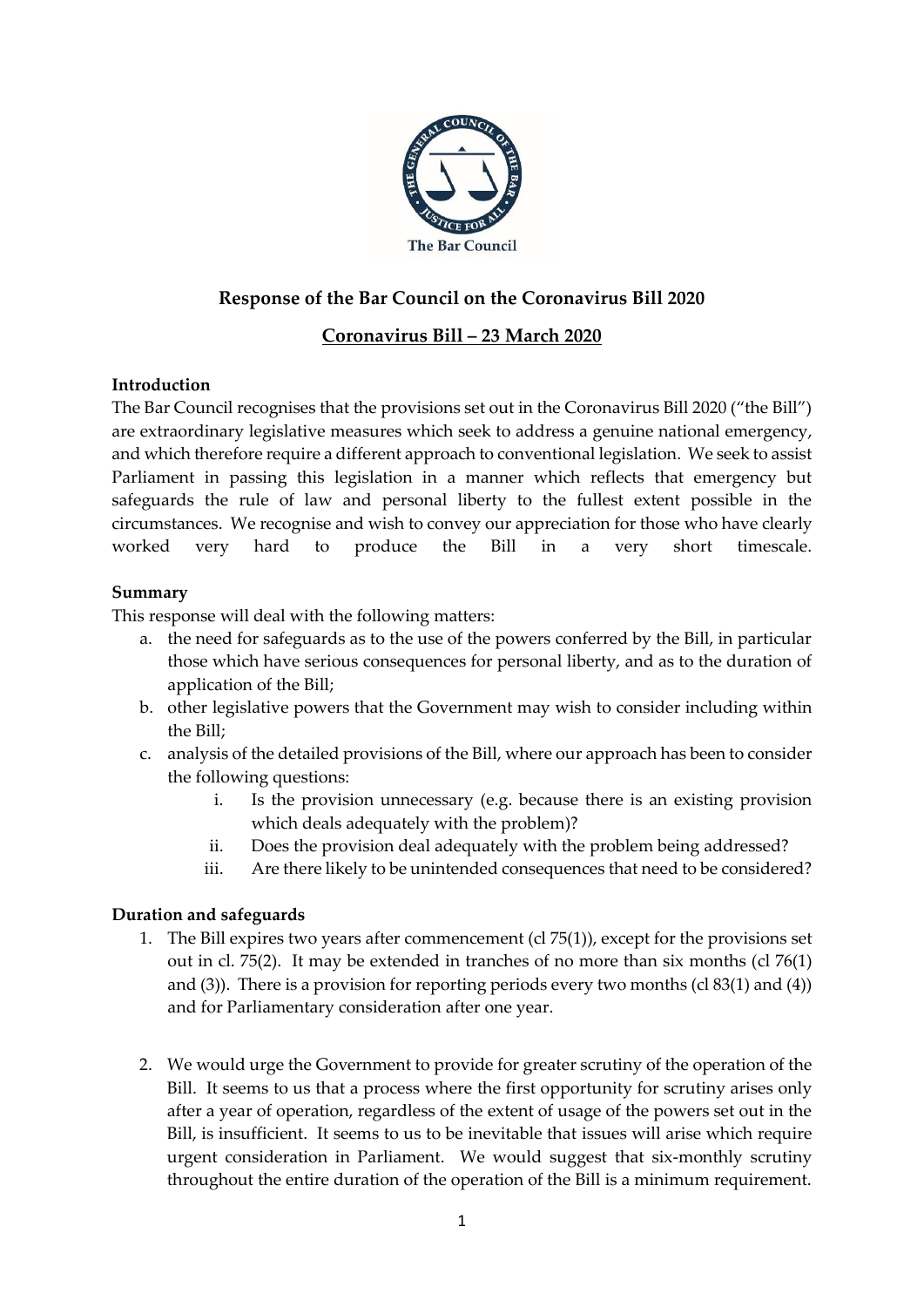- 3. The majority of the powers in the Bill which impact directly on personal liberty relate to those who are "potentially infectious persons" (cl. 49). The definition includes those who may be infected with coronavirus where there is a risk that the person might infect others (paragraph 2(1)(a) of Schedule 20). On its face this definition is likely to apply to the vast majority of the population  $-$  if it does not already do so, it seems inevitable that it will at some point during the outbreak.
- 4. Clause 1(3) contains an important qualification that the definition does not apply, unless a contrary intention appears, to "*persons who have been infected but are clear of coronavirus(unless reinfected)*". It seems to us that it is absolutely crucial that the powers in the Bill are not to be applied to those who have been infected but have recovered, both for reasons of basic civil liberty but also to ensure that those who have recovered are available to carry out to the full their work and caring obligations.
- 5. We are concerned that the phrase identified above does not provide sufficient clarity. It may be that it is the best definition that can be applied now, but we would urge the Government to put in place an obligation on the Secretary of State to publish guidance as to the application of the test, to be updated as clinical understanding of the virus and the recovery process improves. This will help to ensure that those who are required to make judgements about the medical condition of the individual in question (which will include public health officers (paragraph 3(2) of Schedule 20), immigration officers and constables (paragraph 7(1)) and magistrates (paragraph 17)) are all operating to the same standard<sup>1</sup>.

## **Additional powers**

- 6. The Government has announced that borrowers affected by the coronavirus outbreak will be entitled to ask their mortgage lender for a repayment holiday of three months. The Bill does not contain any provisions in relation to that proposal, and it therefore appears that the intention is for this to be addressed by voluntary action from mortgage lenders. We consider that there are a number of difficulties with this approach. We list some of these issues below.
- 7. Lenders do not have the capacity to undertake individual assessments of borrowers' needs for a payment holiday on a large scale basis. There are already press reports indicating that lenders are unable to deal with the volume of requests being made<sup>2</sup> . It cannot be assumed that all borrowers will be able to engage with the process either many may be too ill, or lack the confidence or ability to proactively seek help. There will be a disproportionate impact on those who are already vulnerable.

<sup>1</sup> We note that such persons are required to have regard to any relevant guidance (paragraph 21 of Schedule 20) but there does not appear to be a positive obligation to produce the same and/or to do so in a particular timeframe, or to keep it updated.

<sup>2</sup> [https://www.dailymail.co.uk/news/article-8136305/Mortgage-meltdown-Bank-chaos-families-rush-freeze](https://www.dailymail.co.uk/news/article-8136305/Mortgage-meltdown-Bank-chaos-families-rush-freeze-payments.html)[payments.html](https://www.dailymail.co.uk/news/article-8136305/Mortgage-meltdown-Bank-chaos-families-rush-freeze-payments.html)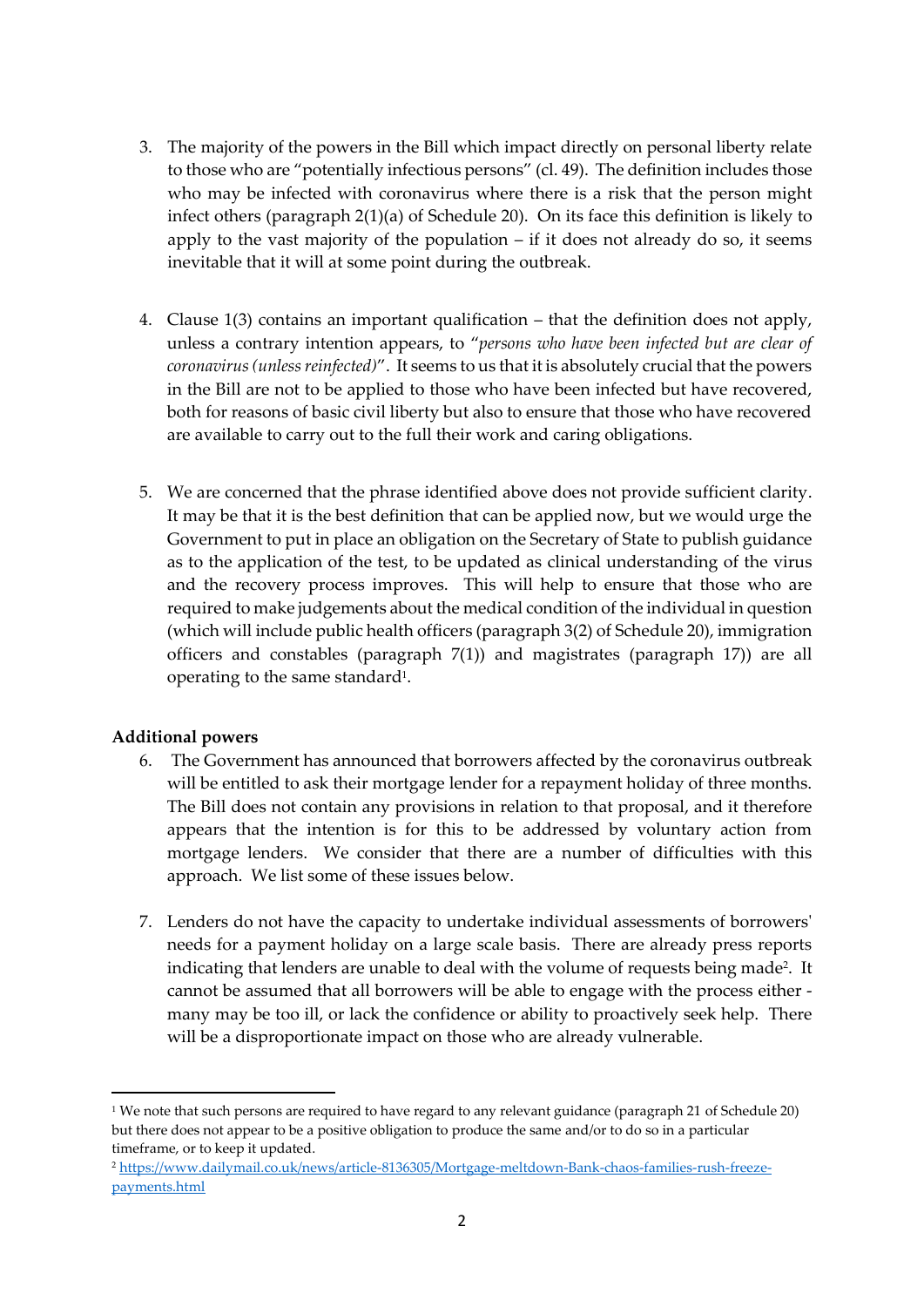- 8. If legislation is passed to give the government powers to suspend mortgage repayments (and possibly other loan repayments and/or interest charges – we address this further below), lenders would not have to devote resources to considering how or when to offer a repayment holiday (freeing those resources up to actually administer the scheme) and borrowers would be freed of the concern of repossession, adverse credit reports and the worry about whether they will or might qualify.
- 9. We invite the Government to consider whether such powers should extend beyond mortgages. Those who are already struggling to make ends meet are likely to have other credit obligations, such as credit cards, bank overdrafts and motor finance. Some may have obligations under high cost short term credit agreements. Missing payments on such agreements would have significant consequences, including repossession of motor vehicles, adverse credit entries (which would have an impact well beyond the likely scope of the outbreak) and the incurring of high interest and default charges.
- 10. In addressing the Government's proposals for mortgage repayment holidays, lenders have made it clear that interest will continue to accrue throughout the relevant period. This will result in borrowers paying more overall. We invite the Government to consider whether that is appropriate – if it is not then it seems likely that legislation will be required, both to set out the circumstances in which interest will not accrue and to make provision for regulatory consequences. For example, it might be necessary to temporarily suspend certain regulatory requirements, such as the provisions of the Consumer Credit Act 1974 in relation to post-contractual notices, so that lenders are not exposed to future enforcement difficulties as a consequence.

## **The Bill in detail**

11. For ease of reference, the provisions of the Bill are dealt with in the order in which they are drafted. The provisions of Schedule 20 are dealt with last, but they are amongst the most important.

## **Clause 2: Emergency registration of health professionals<sup>3</sup>**

- 12. This provision enables the Registrar to add a person, or provide that a group of persons may be added, to the register as long as the Registrar considers them to be fit, proper and suitably experienced. The "fit and proper" qualification will presumably protect against those struck off because fitness to practice was impaired, but it will be essential for the Registrar to develop policies on this urgently.
- 13. We note that there is no express restriction to the need being caused by coronavirus; the test is an "emergency involving loss of human life or human illness etc". Potential unintended consequences are therefore (a) that persons who have previously been found not to be fit and proper (rather than having eg retired/ceased to practice) are

<sup>3</sup> There are errors in the references to the two statutory instruments in clause 2, where the SI number does not correspond to the identified instrument.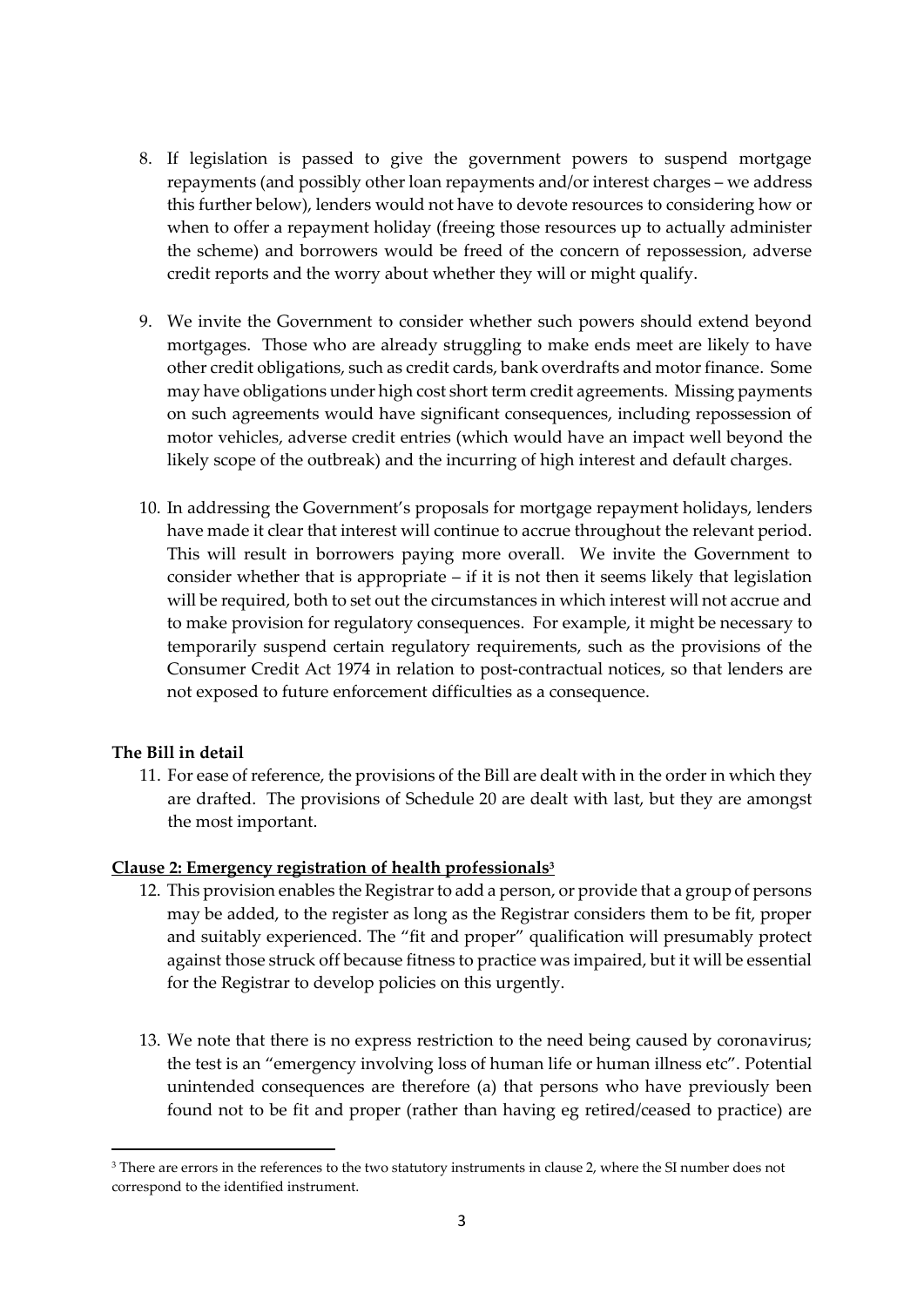returned to the register, unless there are specific safeguards in place; (b) this could on its face be used for a standard "winter flu crisis" even if the coronavirus is over by next winter. We consider that this power should be expressly limited to the current crisis.

### **Clause 5: Temporary registration of social workers**

- 14. This clause (relating to social workers) is very similar to the provision made for nurses, midwifes and health professionals (see clause 2 above). The 2018 Regulations set out the process for registration if a person meets the requirements in reg 11; the proposed additional regulation would give the regulator the same power as the Registrars in relation to nurses etc. Essentially the same comments apply.
- **15.** Further, there is a very broad power to impose/vary/revoke/add new conditions to the registration – this is almost certainly needed given the nature of the power, but should be refined as soon as possible and/or made subject to a requirement that such conditions are necessary to protect the public rather than at the sole discretion of the Registrar/regulator.

### **Clauses 7 and 8 and Schedule 6: Emergency volunteers**

- 16. We consider that it would be sensible to expressly address the following points within Schedule 6 of the Bill:
	- a. To reduce ambiguity, it would be sensible to deal with holiday pay within Schedule 6, Section 5(2) and (3). Holiday pay is arguably remuneration. However, it has its root in health and safety, not least provided for by the Working Time Directive. The Schedule should address whether holiday pay accrues whilst the individual is volunteering.
	- b. To reduce ambiguity, it would be sensible to explicitly address whether service is accruing with the original employer for the purposes of s.212 Employment Rights Act 1996 during the period in which the individual is on volunteering leave.
	- c. Will an emergency volunteer be treated as having paid their national insurance contributions in the period in which they are volunteering but not being remunerated by their employer? Even if they are subsequently compensated by the Secretary of State, it is necessary to be clear on whether such contributions have been made, particularly in the event the volunteer needs to claim contributory based benefits in the future.
	- d. It is evident that the term 'emergency volunteer' has been used in order to create a category of individual that does not create employment rights for the period whilst the individual is volunteering. We would suggest that there are legitimate policy reasons that the Equality Act 2010 should apply to such volunteers. The Equality Act contains the basic standards of decency which protects individuals within the workplace. There is no need for these basic standards to be put to one side even in the case of a national emergency.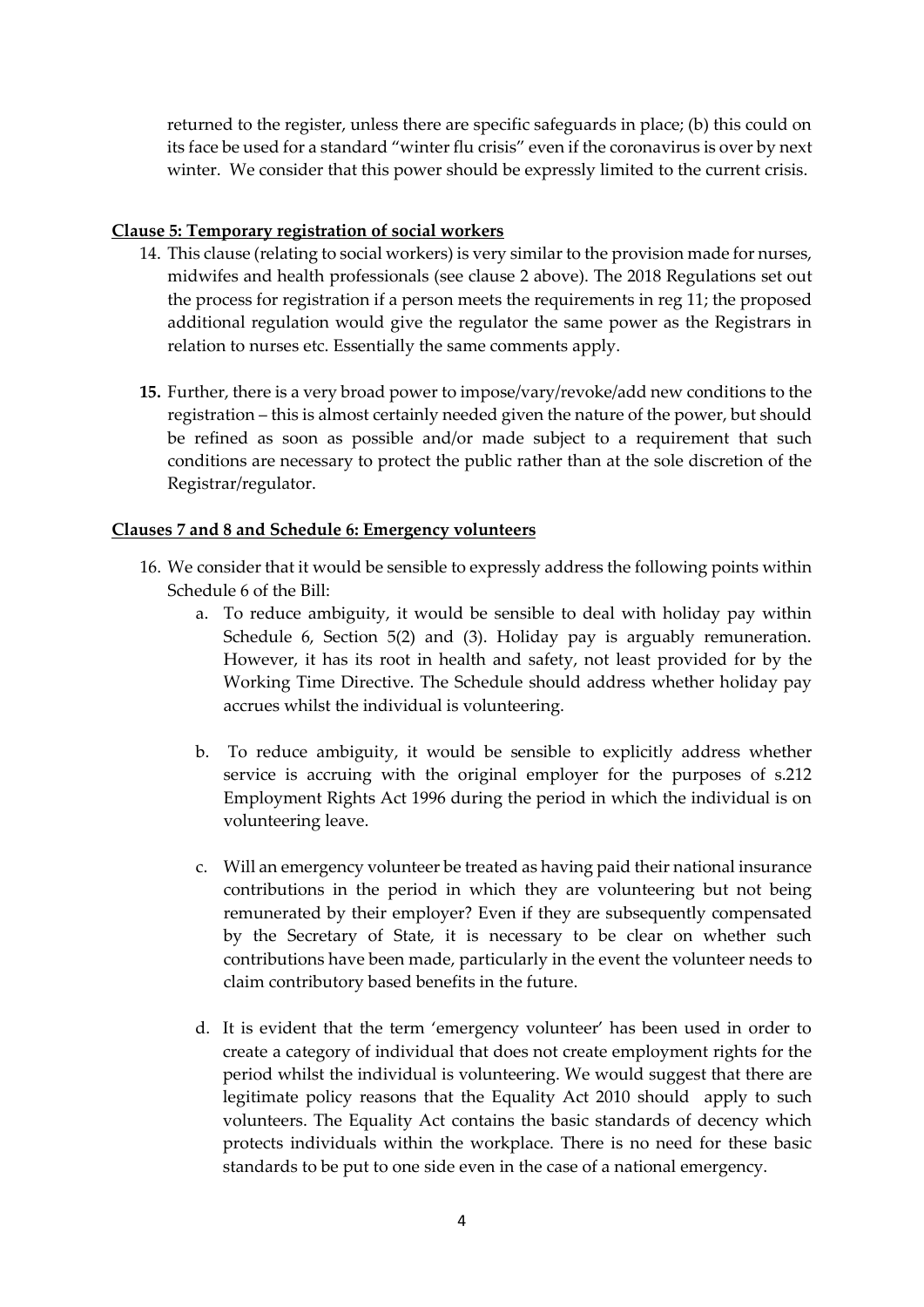- e. Even if there is some reluctance to apply to the entirety of the Act to such volunteers, we would suggest that as a minimum, the harassment provisions contained within s.26 of the Act should be expressly stated to apply to such volunteers. It should be a basic entitlement that such volunteers are treated with dignity and that they have a lawful means of preventing any harassment that they are subjected to. At present, if the Equality Act's harassment provisions were not to apply then the volunteer would not have a clear route to challenge overt racist or sexist behaviour (for example).
- f. Finally, given the volunteer status, it would be sensible for the Schedule to explicitly set out that such volunteers remain protected by workplace health and safety laws whilst volunteering.

## **Clause 14 and Schedule 11: Local authority care and support**

- 17. The core duties under sections 9 and 10 of the Care Act 2014 to assess the needs of adults for care and support, and the needs of their carers for support, are removed by para 2(1) of Schedule 11, as are associated duties relating to carrying out and recording those assessments under section 12. Para 2(2) removes the duty to determine whether assessed needs meet eligibility criteria, and subsequent parts of para 2 make similar provision in relation to the assessment of children's needs under section 58 and 59 and provisions relating to transition from child to adult services.
- 18. Para 2(4) leaves a discretionary power for local authorities to carry out such assessments if they consider it appropriate for the purpose of carrying out various of their powers, which are modified under the remaining provisions of the Schedule. Para 3 removes the obligation to carry out a financial assessment, but provides that charges can't be made if there hasn't been an assessment. Para 4 amends the section 18 duty to meet needs for care and support unless it's necessary to avoid a breach of ECHR rights.
- 19. The problem being addressed is presumably the lack of capacity of the NHS and social services to provide during this period. This certainly addresses that issue by removing various duties on them. The removal of (new) CHC duties on CCGs will mean that patients discharged from hospital and requiring care at home will have to look to local authorities, but there will be no obligation to assess them or provide any care unless there would otherwise be a breach of ECHR rights, which in this context is extremely hard to establish. There are therefore likely to be many thousands – millions? – of people left without care and support.
- 20. The consequence is that vulnerable people, many of them elderly, are likely to be left entirely without social services support. There may be concerns that, if it is determined that a removal of support will not breach ECHR rights because there are family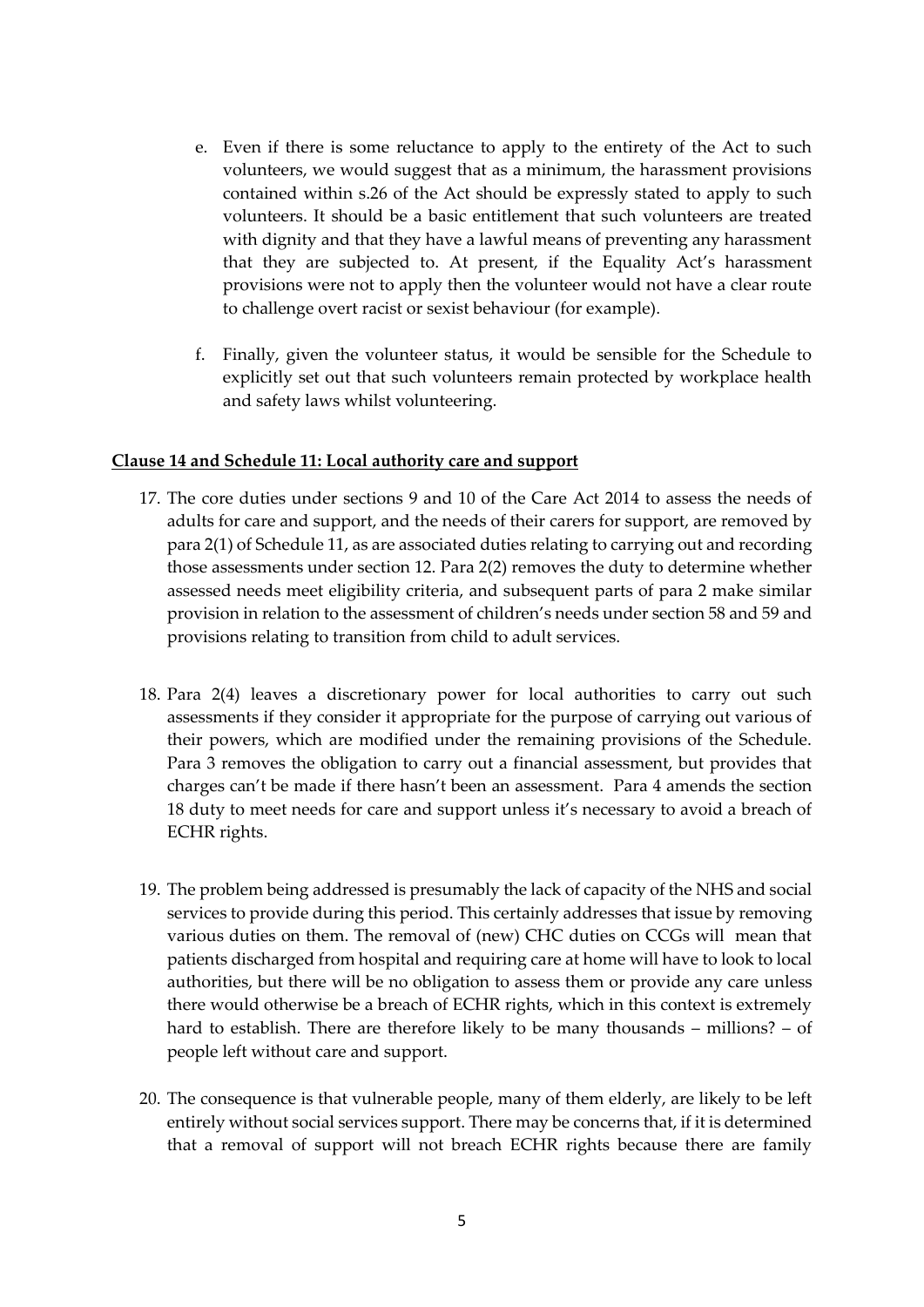members who can provide support, this will lead to an increased risk of spreading the virus.

- 21. The saving of the duty where necessary to avoid a breach of the ECHR is arguably unnecessary given the existence of the HRA – although of course welcome. This is very much a "floor" duty, previously only seen in relation to the provision of subsistence support for destitute asylum seekers. Its effects are potentially extremely wideranging.
- 22. A middle route may be to amend the duty so as to be subject to guidance (all local authorities are under a duty to act under DHSC guidance when carrying out social services functions), which could be amended flexibly to respond to genuine capacity issues if local authorities have them. It is well documented that adult social care is the biggest call on LA resources, and the removal of these duties, if not limited by appropriate guidance, is likely to have far-reaching negative implications for the care of the elderly and vulnerable.

## **Clauses 23-27 and Schedule 14: Food supply**

- 23. The provisions relating to the integrity of food supply chains appear to us to be sensible. However, we note that the powers to require information and consequent enforcement measures do not apply to individuals. The explanation given in the Explanatory notes (para 219) is that this will protect farmers and sole traders from being required to give information, but does not indicate why this is considered necessary.
- **24.** This approach is not consistent with the approach taken to information requirements in Schedule 27 (transportation, storage and disposal of dead bodies), where individuals are included – we recognise that this may be due to the different nature of each industry, but it seems to us that there are potential risks posed by individuals in the supply chain in circumstances of food shortage and authorities should be empowered to investigate individuals as well as corporations. If such a change is made, it is likely that penalties for non-compliance in Schedule 14 will need to be revisited.

#### **Clauses 37-42: Statutory sick pay**

- 25. Many of the provisions in clauses 37-42 of the Bill relating to Statutory Sick Pay ("SSP") are uncontroversial. They seek to fund the SSP regime and to provide that SSP is payable from day one.
- 26. However, the provisions do not address limb (b) workers, i.e. those that fall within s.230(3)(b) Employment Rights Act 1996. These individuals appear to be left out of the protection of SSP. If the underlying policy is to ensure that people remain at home, then these individuals should be included in order to assist in meeting that policy objective. Consideration also needs to be given to whether or not this provision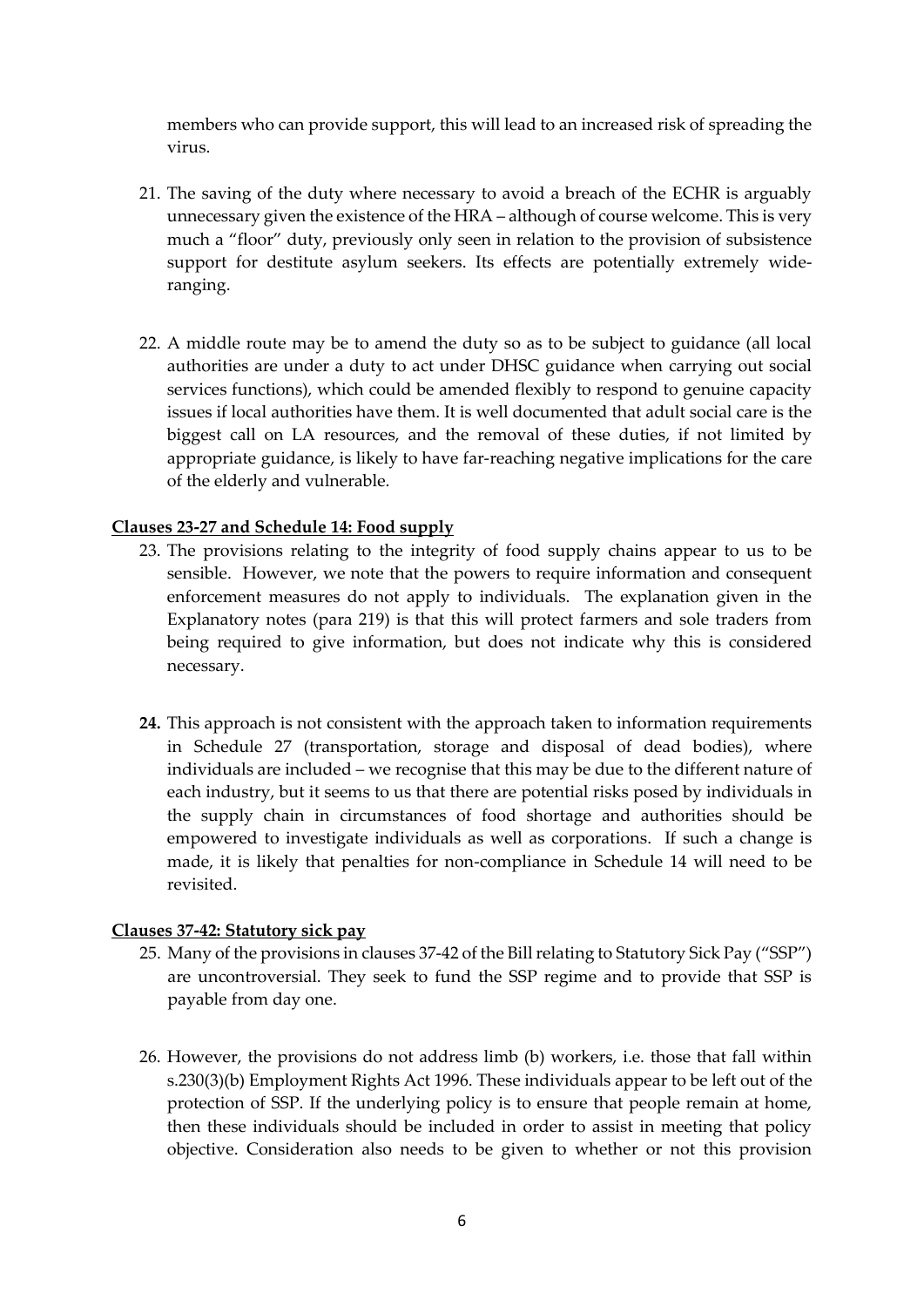disproportionately leaves out marginalised groups within society or disproportionately impacts certain protected characteristics.

#### **Clause 49 and Schedule 20: Powers relating to potentially infectious persons**

- 27. These powers involve, as noted above, an extraordinary curtailment of civil liberty. We agree that they may be necessary, but certain additional matters should be considered. Firstly, there is currently no requirement on the officer taking the relevant action to take account of representations from the person detained. We think this should be reconsidered. Secondly, only the paragraph 14 powers carry a 'requirement' to be given in writing. We consider that the fact and reasons for detention under paragraphs 9 and 13 should be recorded (even if after the event).
- 28. This is not a power of arrest; the citizen has not committed any crime nor is he/she suspected of such. It is detention outside of the protections of the Police and Criminal Evidence Act 1984 ("PACE") and the Codes of Practice. Accordingly Code C (which details the rights of a person in police detention) will not apply and there do not appear to be any equivalent protections for the rights of a person being held – for example the right to inform someone of your detention and whereabouts, the right to legal advice, the need for interpreters, the rights of the vulnerable etc. We would urge the Government to give urgent consideration to putting in place an equivalent Code of Practice, or to consider to what extent the Code C provisions should be read across to this situation.
- 29. There is a further complication which arises from the offence created by paragraph 23 of Schedule 20, namely where a person fails to comply with any "direction, reasonable instruction, requirement or restriction" to go to or remain at a place of assessment. An officer can arrest someone who is committing an offence without a warrant if s24 PACE applies (the arrest criteria include to prevent a person causing physical injury to himself or another (which might include the risk of infection) and the officer not being able to ascertain the identity and address of the person). So, the police officer could use the power to "remove" under Schedule 20, but equally could arrest the person who is not co-operating instead. In the latter case, the person *has* to be taken to a police station as soon as practicable (s. 30(1A) PACE). A police station is not likely to be equipped to deal with a potentially infected detainee, so an arrest in these circumstances would defeat the purpose of Schedule 20, namely to take someone effectively to quarantine. We suggest that consideration is given either to the drafting of an exception to s30(1A) PACE or to provide that the power of arrest for a paragraph 23 offence should not be exercised where there is a co-existing power elsewhere in Schedule 20 to effect the removal and keeping of the person at a specified place.
- 30. In para 3 of Schedule 20, "public health officer" is defined as an officer of the Secretary of State designated as such for the purposes of this Schedule, or a registered public health consultant so designated (comparable provisions exist re: Scotland, Wales and NI). Given the wide powers exercisable by such persons we consider that there should be much greater clarity as to who may be designated, including details of any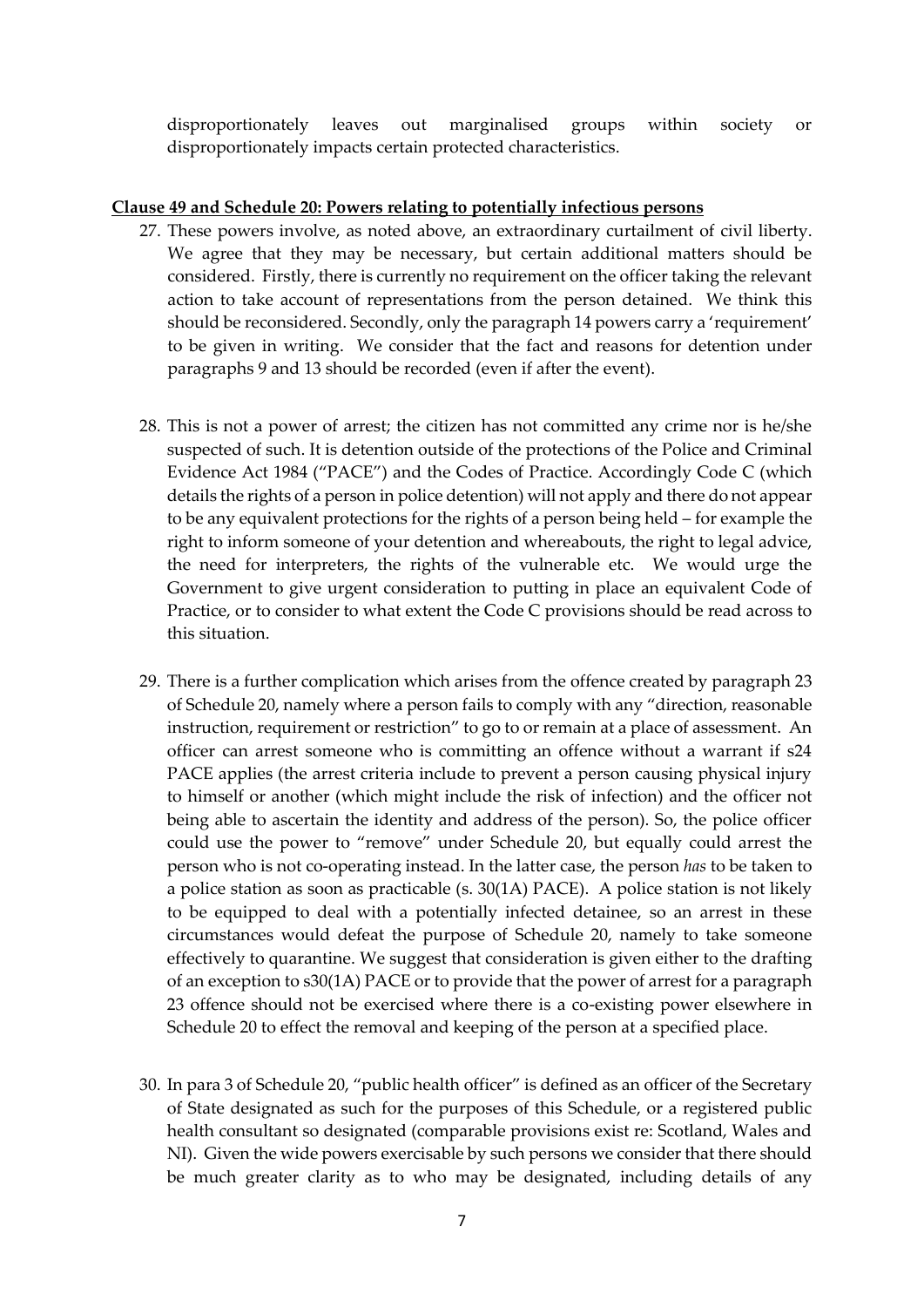professional qualifications required. Whilst we understand that a degree of flexibility may be required, such persons will have very significant powers and responsibilities and we are concerned at the present absence of clarity.

- 31. The powers in Schedule 20 come into effect when the Secretary of State makes a declaration in accordance with paragraph 4, i.e. when she is of the view that the incidence or transmission of coronavirus constitutes a serious and imminent threat to public health. Such a declaration has already been made, so these provisions will come into force immediately on Royal Assent. Whilst the Secretary of State is mandated to revoke the declaration when she ceases to be of that view, it is not clear that there is a specific duty to undertake periodic reviews of the position. We think it would be helpful if this were to be specifically articulated.
- 32. Our analysis of the provisions of paras 9 and 13 (screening and assessment) is as follows. The combination of paras 9(1) and 13(3) and (4) is that a public health official may require a person to stay at a place of assessment for 48 hours but has no power to detain the person. A constable has the power to detain for 24 hours with an extension of further 24 hours, but an immigration official can only do for a maximum of 12 hours. Therefore after 12 hours the person can leave the place, in circumstances where the public health official requires him to stay for 48 hours, if there is no constable to detain him beyond the 12 hours. We doubt that is the intended consequence.
- 33. Paragraph 15(3) and (4) empowers a public health official and/or the Secretary of State to revoke and substitute/re-impose a period of a requirement/restriction under paragraph 14 for up to and including 14 days. It is not clear whether that further period commences as of the date of the original order, the date of the revocation or the date of the substitution/re-imposition (if different from the date of revocation).
- 34. On our understanding, there is the potential for the total period of quarantine to exceed 28 days (paragraphs 14(3)(d) and (e); 15(5) and (6)). We consider that there should be a requirement for external review at this stage, which could be most easily undertaken by requiring the person to be brought before the magistrates' court (by videolink) in order that the requirement can be reviewed. Given that these powers could (and may well be) used against some of the most lonely, vulnerable members of society e.g. the homeless, it is our view that requiring the state to justify to a court restrictions on liberty that exceed four weeks is a basic requirement of justice. We also consider that, in the event of detention beyond 28 days, there should be provision for further external review. Given that these powers are plainly not intended to be used for lengthy periods of time, this is a necessary safety net in the case of either wrongful use of the provisions or inadvertent error. The detained person should be entitled to publicly funded representation for each such review.
- 35. Paragraph 17 gives a right of appeal to the magistrates' court. We understand that this is an appeal on the merits (in which case all matters can be considered, including medical evidence) rather than simply a review of the exercise of the Schedule 20 powers, but this should be made clear. The Government may also wish to consider